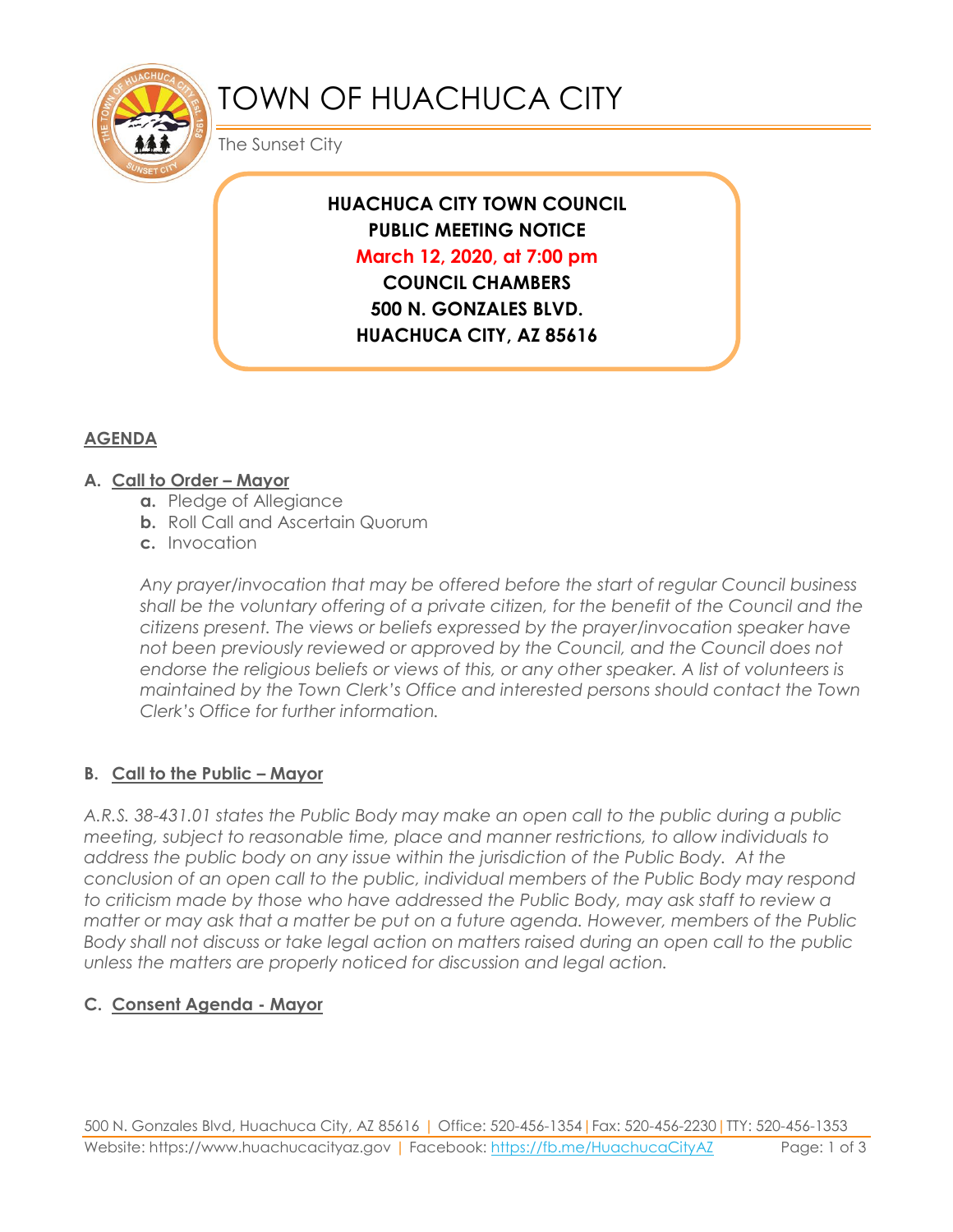*All items listed in the Consent Agenda are considered routine matters and will be enacted by one motion of the Council. There will be no separate discussion of these items unless a Member of the Town Council requests that an item or items be removed for discussion. Council Members may ask questions without removal of the item from the Consent Agenda. Items removed from the Consent Agenda are considered in their normal sequence as listed on the agenda, unless called out of sequence.*

- **C.1.** Consider approval of the minutes of the Council meeting held on February 27, 2020.
- **C.2.** Consider approval of the minutes of the Council work session held on February 25, 2020.
- **C.3.** Consider approval of the minutes of the Council work session held on February 26, 2020.
- **C.4.** Consider approval of repair expense to the D8 of \$5,690.42
- **C.5.** Consider approval of the Payment Approval Report in the amount of \$ 73,849.59

### **D.** Unfinished Business before the Council – Mayor

*Public comment will be taken at the beginning of each agenda item, after the subject has been announced by the Mayor and explained by staff. Any citizen, who wishes, may speak one time for five minutes on each agenda item before or after Council discussion. Questions from Council Members, however, may be directed to staff or a member of the public through the Mayor at any time.*

D.1 **Discussion and/or Action [Mayor]:** The Council might vote to go into executive [closed] session, pursuant to A.R.S. 38-431.03 (A) (1), for the purposes of discussing hiring a town manager, and pursuant to A.R.S 38-431.03 (A) (3) & (4) for legal advice and consultation with the Town's Attorney, and to consider its position and instruct its attorney regarding a contract with a Town Manager candidate.

Following the executive sessions, the Council might take action to engage a new town manager and/or to direct staff regarding the search for a town manager.

### **E. New Business Before Council - Mayor**

*Public comment will be taken at the beginning of each agenda item, after the subject has been announced by the Mayor and explained by staff. Any citizen, who wishes, may speak one time for five minutes on each agenda item before or after Council discussion. Questions from Council Members, however, may be directed to staff or a member of the public through the Mayor at any time.* 

### **F. Items to be placed on future agendas**

- **G. Reports of Current Events by Council**
- **H. Adjournment**

Posted at March 9, 2020, 5:00 PM at the following locations: